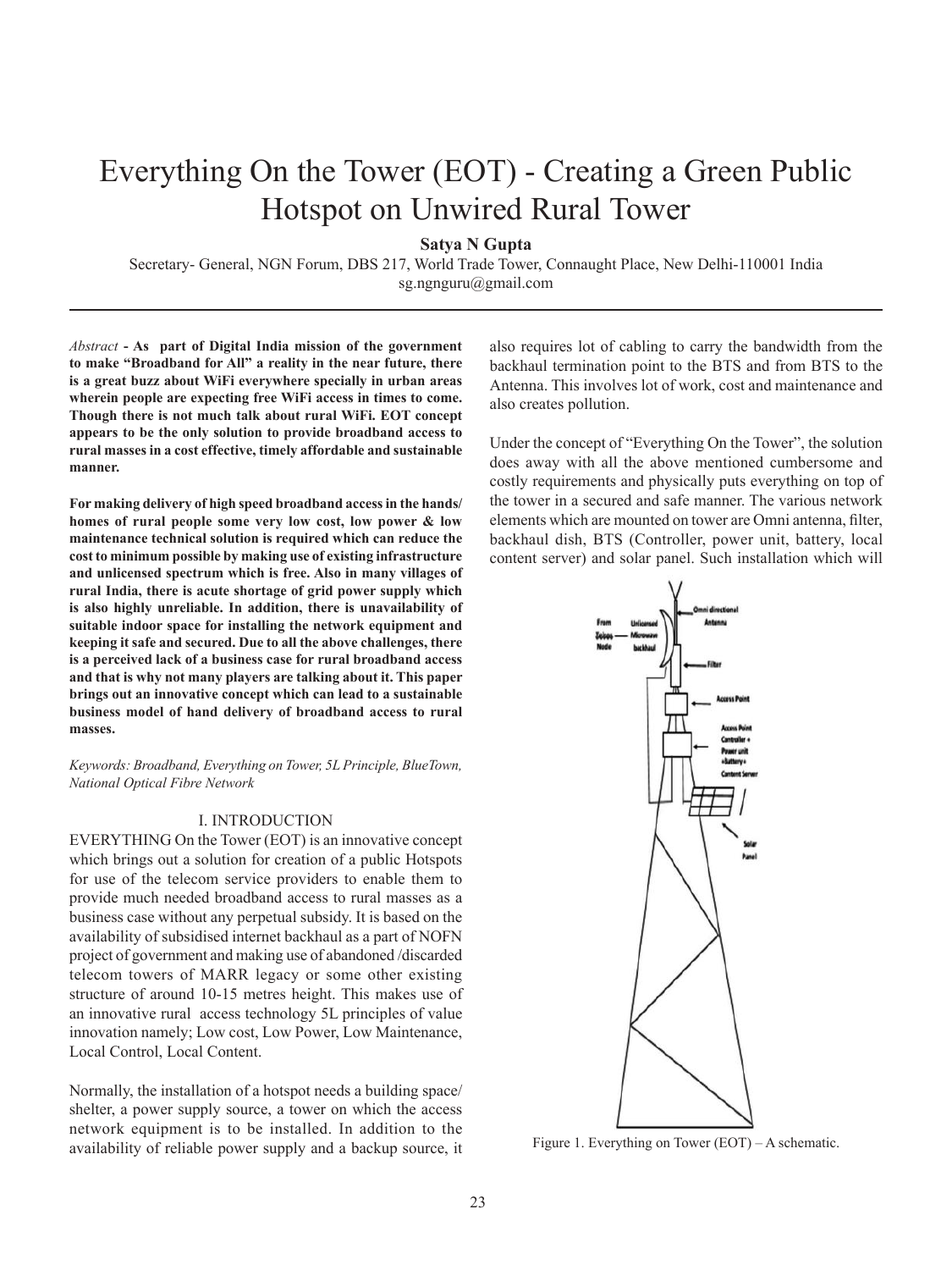have no cable connected to the tower has the potential to convert a small village into a hotspot to provide WiFi based broadband access in a very cost effective manner. The advantage of such solution is it does not require indoor space, no cabling from building to the tower and no grid power supply connection and more than anything else it is totally Green. Such solution can work for more than 30 hours without charging and free from any requirement of external power supply. It is certain to be a reality in many villages of country during the coming year.

## II. THE LIVE CASE STUDY

A Proof- of Concept (POC) conducted at Arian block of Ajmer District (BBNL Pilot site) made use of low-cost solution to provide the last-mile access using unlicensed (Wi-Fi) band of 2.4 GHz, existing infrastructure of public Telco and local Access Point Controller to provide public access through managed Hot-Spot. This pilot is being run by M/s BlueTown, a Denmark based innovative technology company in association with BSNL, the Public sector Telco.

BlueTown provided all the Wi-Fi network equipment such as antennas, Access Points and Controller while utilizing the BSNL towers and shelter infrastructure. The special contribution of BlueTown is an integrated, miniaturized, lowpowered and low-cost Wi-Fi Access Point Controller powered by solar panel and rechargeable Lithium-ion batteries. The power requirement of 3APs and a Controller being less than 20 Watts only, the system can work up to 30 hrs without any charging.

The AP Controller provides the functionalities of power control, charge control, RF control, bandwidth management, quality, security and authentication management as well as POE for APs. In its functionality, it is similar to BSC of a cellular network and facilitates the creation of a managed Wi-Fi Hotspot, while utilizing off-the-shelf outdoor APs. The backhaul bandwidth of 10 Mbps is provided by BSNL in partnership with BBNL on trial basis. BlueTown has also installed their billing and authentication server at BSNL Broadband NOC at Ajmer which also has the capability of generating pre-paid coupons for distribution to consumers while authenticating their credentials.

The conceptual diagram of such a solution which has also been deployed in rural areas of Africa is shown in Figure 2.

# III. SALIENT FEATURES

Salient features of the POC results of such trials at 2 GPs in Ajmer District are following:

- 1. Range of 1 Km radius with 25 meter tower and 0.5 Km radius with 5 meter (rooftop) tower is achievable, while restricting the APs power to permissible limits.
- 2. System can sustain for 30 hrs without availability of any electricity and can charge itself through solar panel beyond that.
- 3. All the requirements of Authentication can be achieved through pre-paid coupons or authentication through mobile connection.
- 4. Users experience has been better than 3G Data connection.
- 5. Use of miniaturized Lithiumion batteries in the project having 30 hrs capacity without charge.
- 6. Miniaturized, integrated and PCB based WiFi access point controller powered by solar power and supporting the functionality of Web Camera.
- 7. Extremely low voltage (16V) and power consumption (20W) of access point controller and outdoor access point.
- 8. Use of existing infrastructure of BSNL/BBNL/CSC to reduce the CAPEX.

#### IV. HOTSPOT- AS- A- MANAGED SERVICE

The Access point (AP) controller provides functionalities of power control, RF control, bandwidth management, quality security and authentication management as well as POE for APs. In its functionality it is similar to BSC of a cellular network and facilitates it is similar to BSC of a cellular network and facilitates the creation of a managed Wi-Fi Hot-spot, while utilizing off the shelf outdoor Aps**.**



Figure 2. Communication-solution deployed in rural areas of Africa.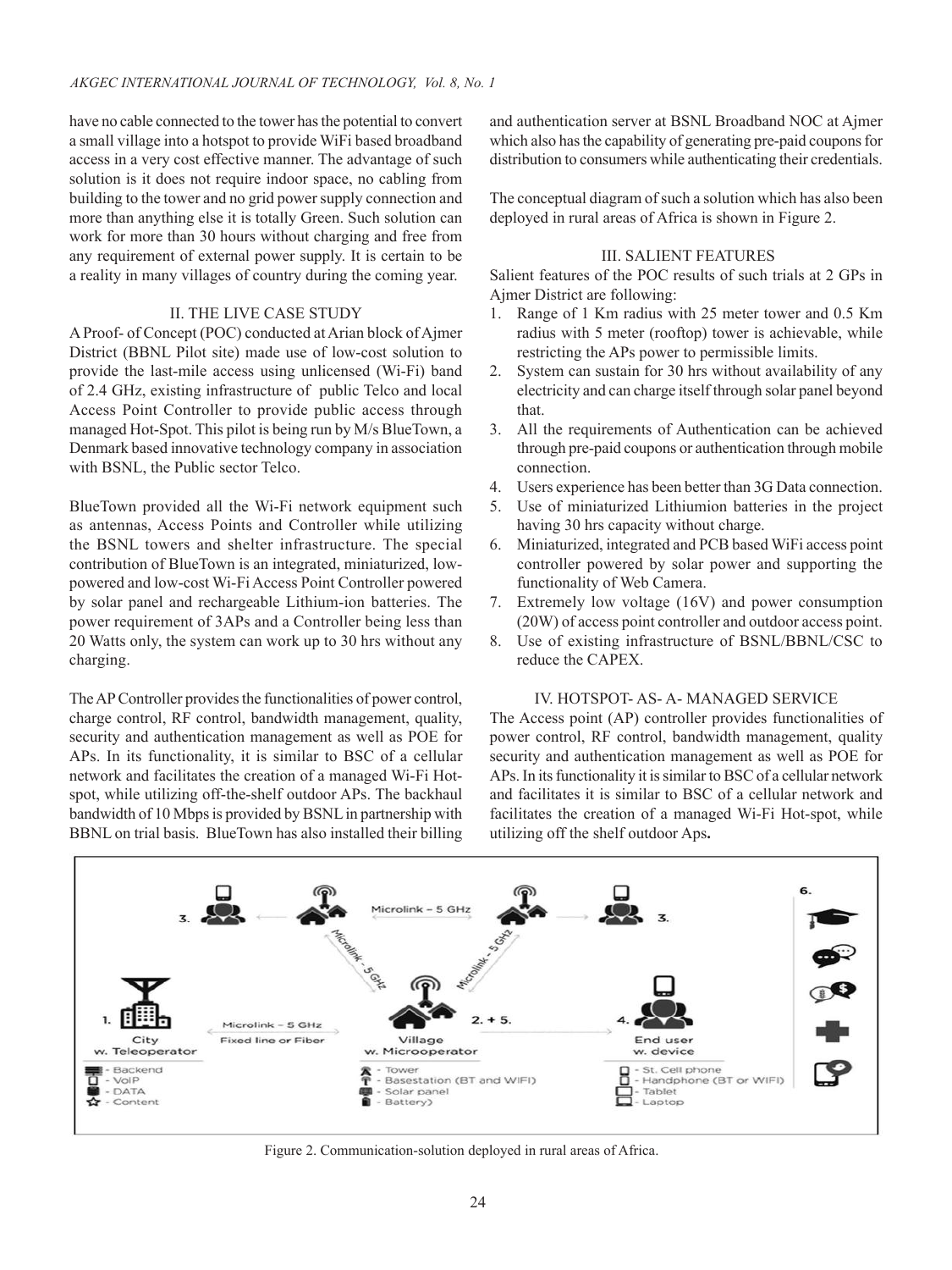National Optical Fibre Network (NOFN) project which constitutes one of the nine pillars of PM's "Digital India" mission aims to connect 250,000 Gram Panchayats (GP) with 100 Mbps backhaul through optical fibre. Though the progress on this mission mode project of national importance is happening in its own style, there is not much talk about the Last-Mile access to end-users which may become a missinglink in end-to-end connectivity. This paper illustrates a technical solution and way forward to plug this gap in a speedy, cost-effective and sustainable manner.

As per the national broadband plan, bandwidth of 100 Mbps will be terminated in every GP of the country at a location working as Common Service Centres (CSC) which provide citizen services like e-mitra, e-seva, birth/death certificate, land records, computer training, etc. to the people living in the rural areas. This will be a very limited and restricted use of the valuable Internet connectivity reaching the GPs through a capital-intensive NOFN.

To make the best use of this national infrastructure, it needs to be distributed outside CSC for various purposes such as providing internet access to the government institutions like hospital, post office, schools, etc. as well as to deliver it to homes and the rural masses through Last-Mile access as a sustainable business case.

To provide such Last-Mile access in speedy, cost effective manner and affordable manner, some innovative technical solution and business proposition is required as the conventional technologies cannot help the conventional ROI based business case.

A Proof- of Concept (POC) underway at Arian block of Ajmer District (BBNL Pilot site) makes use of low-cost solution to provide the last-mile access using unlicensed (Wi-Fi) band of 2.4 GHz, existing infrastructure of public Telco and local Access Point Controller to provide public access through managed Hot-Spot. This pilot is run by M/S BlueTown, a Denmark based innovative technology company in association with BSNL, the Public sector Telco.

# V. NEED FOR MORE LICENSE-EXEMPT SPECTRUM AND LAYERED APPROACH

Figure 3 depicts an innovative solution for next generation spectrum management, in the form of a tiered approach (Divide and Rule) which has been exploited by Internet and NGN to make the network and system efficient. Going by the learning that "One Size does not Fit All" the spectrum management can be done in a Pyramid mode dividing the allocations in separate layers of Exclusive Allocation, Dynamic need-based Allotment and Licence- Exempt usage to get best of both the worlds. This can result in meeting the QOS requirement of Basic services and super-efficient

usage for value-added services including Broadband and emerging innovative applications.



Figure 3. Layered Approach for Spectrum Allocation.

As per the above structure, the spectrum allocation can be divided into 3 distinct layers as following:

*Exclusive, Dedicated Allocation:* This layer makes use of conventional way of spectrum allocation which is generally done through auction. This should be used for start-up spectrum to an operator for providing QOS based basic services wherein degraded quality as well as Interference is not tolerated *e.g.* 2G and 3G voice services Major part of the upfront revenue requirement of Govt. can be met through this chunk, but the optimum utilization of spectrum in this method is not ensured.

*Dynamic Spectrum Exchange:* This is the main theme of the paper based on the principals of Spectrum sharing. Any requirement of additional spectrum beyond start-up spectrum by an operator should be met through dynamic allocation from Pooled spectrum which should be demand assigned (DAMA, Demand-Assigned Multiple Access, used in space communications). For this use of Public Switched Spectrum Pool (PSSP) could be made on dynamic allocation basis. Generally, a major chunk of popular spectrum at 'sweet spots" in 800, 900, 1800, 2100 MHz band amounting to around 300 MHz needs to be allocated through this route. Actually, the most efficient allocation and usage of radio spectrum for QOS-oriented services can be done through dynamic sharing basis by creating a Common Pool of Add-on spectrum, allocated based on need and demand for Add-on spectrum by existing operators and charged based on usage without any upfront payment. As the operators are made to pay per usage based, they are saved of 'Winners Curse" which is countered in Auctions, but eventually the government ends up earning more due to payment linked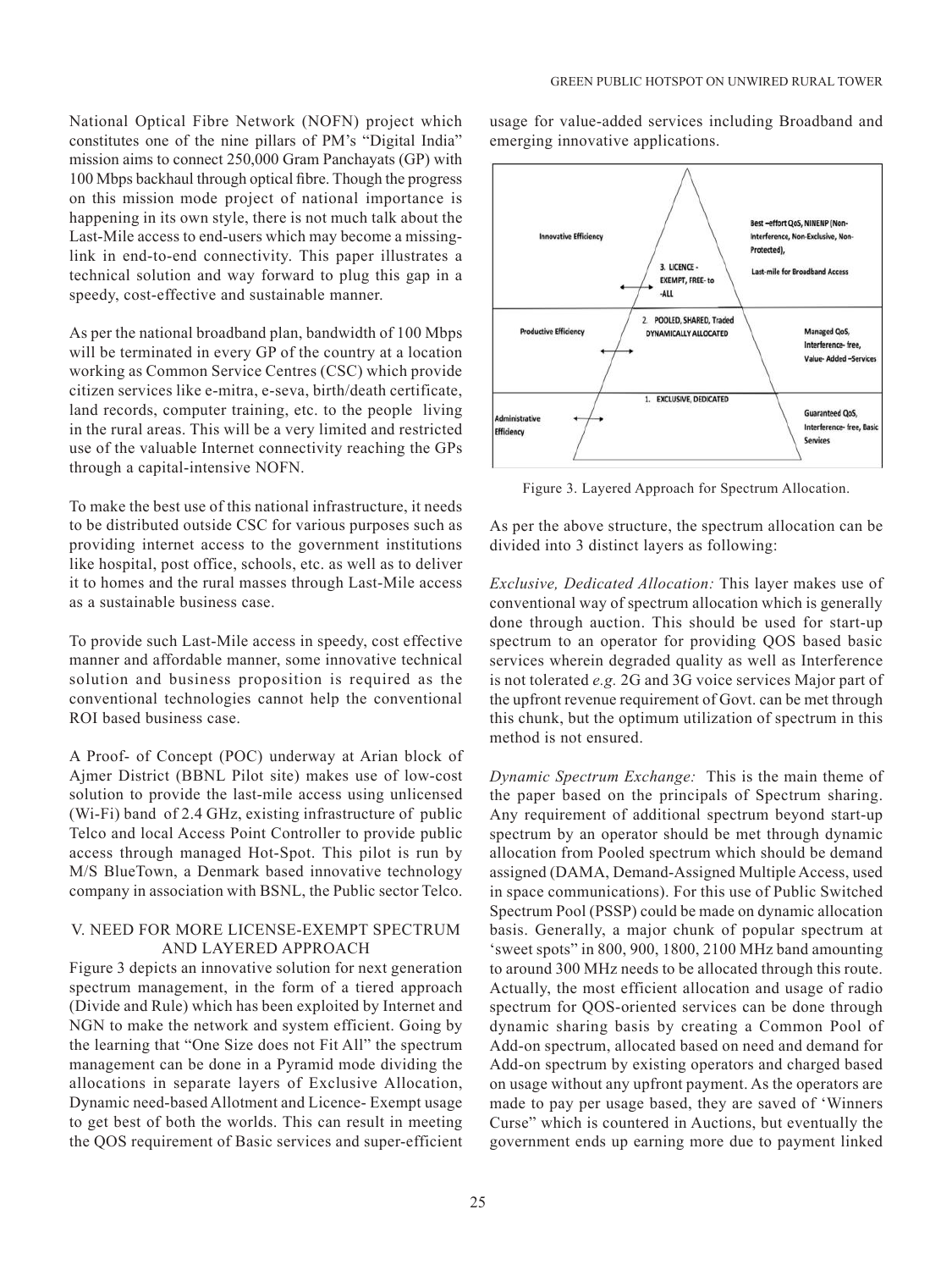to usage which becomes multiple time than the dedicated allocation. Any additional chunks of spectrum, being vacated fully or partially by public, state and defence forces are the ideal candidates for this approach. To start with, this concept can be tried for about 100Mhz chunk coming out of "Digital Dividend" band in 700 MHz.

*Licence-Exempt Spectrum* - This is the top of the pyramid and most efficient way of spectrum utilization. It is ideally suited for "Best-Effort" services like Broadband (Wi-Fi). Though government does not earn any upfront revenue from this, but the societal returns on its wide spread exploitation are immeasurable. In addition to last- meters broadband access powered by FTTX, this can also be used for Dataoffload (to spare the dedicated spectrum for Voice) and also the In-Building Solutions for Voice through FMC (Fixed Mobile Convergence). World over around 450 MHz of such spectrum in 2.4,5.1 and 5.7 GHz is unlicensed for such applications but in India around 150 MHz in 2.4 and 5.8 GHz band only is made available under this and that also with lot of technical restrictions. We also have to remember that consistent with what is happening around the world, and also consistent with the need of universal provision of all services to the entire populace, this layer of delicenced spectrum will be the norm and the dedicated spectrum allocation will be an exception.

#### *Recommendations for Way Forward*

- Deploy more and more managed Hot- Spots in rural areas and revenue – share basis by using existing infrastructure to provide carrier grade public broadband access.
- Make more WiFi spectrum unlicensed in 5.1- 5.3 GHz band
- Allocate trail spectrum for White spaces (Digital Dividend)
- Provide VGF (Viability Gap Funding) for rural access network in line with National Backbone Network (NOFN) and mobile telephony in NE/ LWE areas.
- Involve local bodies (GPs, Municipalities) as stakeholders.
- Facilitate "Make in India" of WiFi access point controllers and other modules
- Create a social business for "Blue -Collared Job Factory to train VLE.
- Let us "Make It happen" together (USOF, PSUs, Industry), PPP (Panchayat, Public, Private Partnership)
- Govt. should make more spectrum unlicensed in ISM bands as well as in other emerging bands for rural broadband access.
- USO Fund should come out with a scheme to fund the Capex for active access infrastructure in rural areas.
- 100 Mbps bandwidth at the GP level should be increased to 1 Gbps so that people can access the internet at a faster speed and better quality of service.

## VI. CONCLUSION

The availability of a robust and reliable broadband connectivity is most critical for the successful implementation of some of the key social sector schemes and programmes in rural areas by the Central and State governments on e-governance, education, health, employment and financial inclusion.

The benefits of the broadband connectivity to the rural population are immense with the convergence of voice, data and video.

As the time and cost are two critical elements for the implementation, the key question is how we can rollout the broadband connectivity to the rural areas in the quickest and most cost-effective manner. The government is highly dependent on the speedy implementation of broadband connectivity for the success of its 'marquee' Digital India programme. The concept of "Everything on Tower" solution, pioneered by the author, enables, the creation of public hotspots for use of the telecom service provider to enable them to provide much needed broadband access to rural masses as a business case without any perpetual subsidy. It is based on the availability of the subsidised internet backhaul as a part of NOFN project of government or through PSU telco like BSNL and making use of abandoned / discarded telecom towers of MARR legacy or some other existing structure of around 10 -15 meters' height in rural areas.

#### VII. REFERENCES

- [1]. NTP 2012 http://www.dot.gov.in/sites/default/files/NTP-06.06.2012-final.pdf
- [2]. TRAI Recommendations on Delivering Broadband Quickly: What do we need to do? http://www.trai. gov.in/WriteReadData/Recommendation/Documents/ Broadband=17.04.2015.pdf
- [3]. Digital India guide book by Broadband India Forum, August 2015.



**Satya N. Gupta** An International expert in NGN technologies, Regulation, Interconnection and Broadband policy with 35 years experience in all aspects of Telecom, including 25 years with Govt. and Regulator, Satya N. Gupta is publicly recognized as an Analyst, Author, Advocate and Advisor on ICT related Policies, Projects and Business.

Globally known as "NGNguru" he is a trainer

and coach for telecommunication technologies, policy and regulation and a Govt. Affairs and Regulatory advocate. Author of " Everything over IP-All you want to know about NGN" and "Bandwidth Factory- Last mile as a Managed Service". He also authored a concept called " Job Factory-Converting Unemployment into Intraprenuership" which is being used to create jobs in rural India. A public, key note speaker on most of the ICT events in India and Founder of NGN Forum in India to spread awareness about NGN all-over. He is triple master in Electronic Technology, ICT Management and Telecom Regulation and Policy.